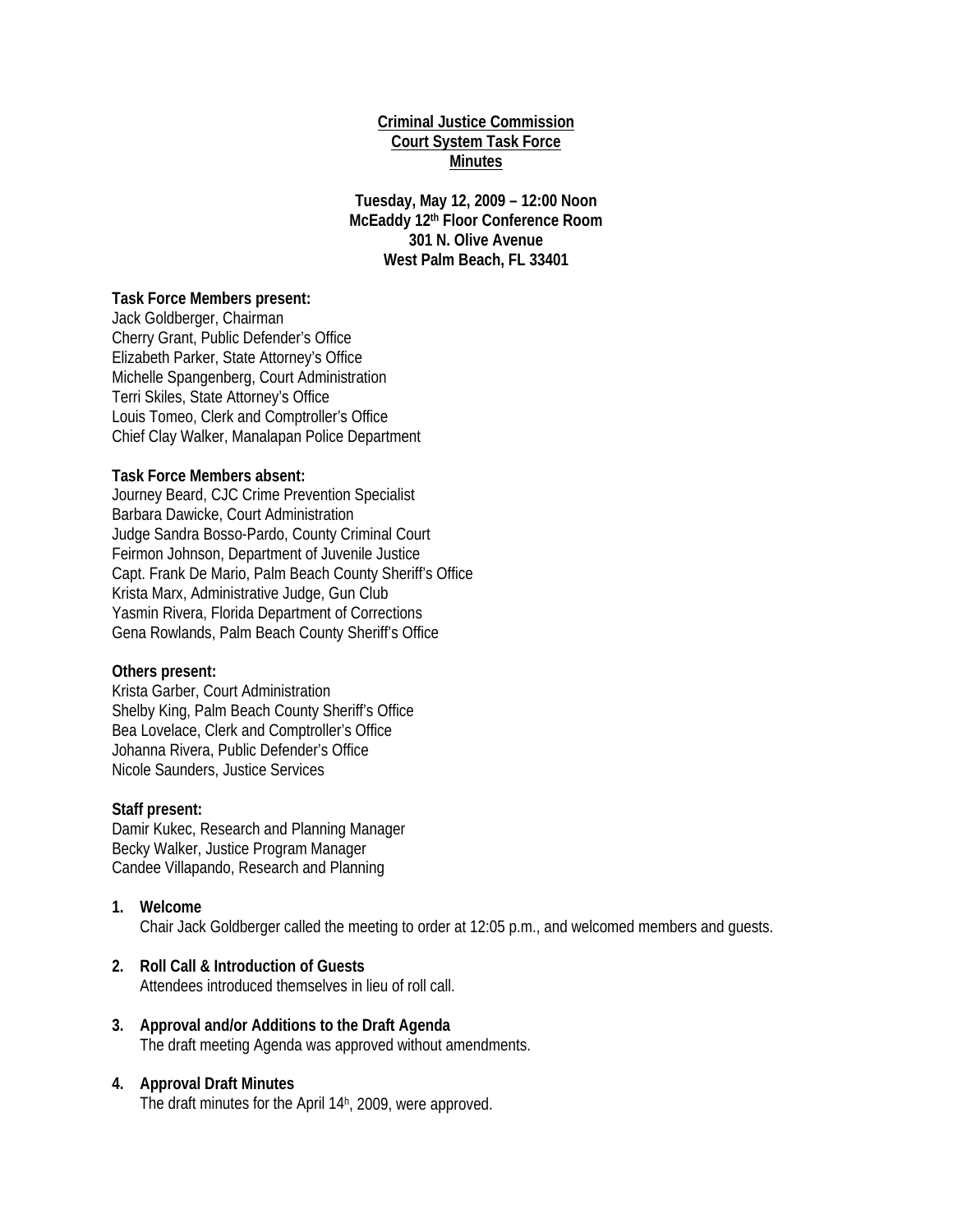# **5. Chairman's Comments**

Chair Goldberger requested that Liz Parker become an official member of the Court Systems Task Force to which she accepted. He welcomed the new head of Central, Judge Jeffery Colbath and Krista Marx who will be replacing Judge Brown (Circuit Court) and Judge Perez (Gun Club) respectively. He also wanted thank Judge Perez for her contribution and that she is now in County Civil.

# **6. New Business**

No New Business.

# **7. Old Business**

- a. **Fast Track Program** Michelle Spangenberg noted that the program was implemented in partnership with Court Administration, State Attorney, and Public Defender's Office. The program targets 3rd degree felons as an alternative to prosecution by offering a plea agreement. Ms. Spangenberg provided a one-page handout attributing a reduction in the average number of nights inmates spend in jail and a reduction in housing and transporting inmates. According to Ms. Spangenberg, after one year of implementation the program has saved Palm Beach County 2.8 million dollars. Chief Clay Walker invited the State Attorney to the next meeting of the Law Enforcement Planning Council (June 4, 2009) to give an overview of the program. Ms. Parker was asked to attend on behalf of Ms. Skiles as she had reported an existing conflict.
- b. **Proposed Administrative Order (Mental Health Division)** Krista Garber reported that after careful consideration it was determined that an AO related to the case management check-list was not needed; however, she was kind enough to provide an update on the specialty court for incompetent to proceed cases in which Krista Marx is currently the presiding judge. Ms. Garber noted that as a result of recent meetings with the State Attorney and Public Defender's Office, a number of improvements have been made to with the specialty court (e.g., orders printed and signed at Gun Club). She reported that they now hold hearings sooner for in-custody accused (e.g., active case management) and we are better managing our expert witnesses. Chairman Goldberger requested that the Division judges and attorneys be informed about the implementation of this specialty court. Ms. Spangenberg noted that this item is on the agenda for the next judges meeting. Chairman Goldberger requested an update at the next meeting.

# **8. Updates**

a. **Rescission of No Contact Orders** – Ms. Bea Lovelace, Clerk & Comptroller's Office reported that they have developed a report to generate the number of No Contact Orders issued from circuit and county criminal court. Ms. Spangenberg noted that from the 11,200 cases (circuit only) with No Contact Orders found in the system we are not sure how many of them have an associated rescission order of no contact. The Chair and Ms. Skiles noted that it was very rare that they do a written rescission order and an oral pronouncement associated with the initial No Contact Order. Ms. Lovelace noted that in the case of oral pronouncements there is a "green form" that is recorded in the court for No Contact Orders at first appearance; "that is how it becomes a no contact order" in our system. It was agreed that a working group would meet to determine how we could identify a new process and to parse out the associated rescission orders and No Contact Orders – starting with the closed cases and then moving to open files. Ms. Skiles, Mr. Tomeo, and Ms. Spangenberg agreed to be on the working group.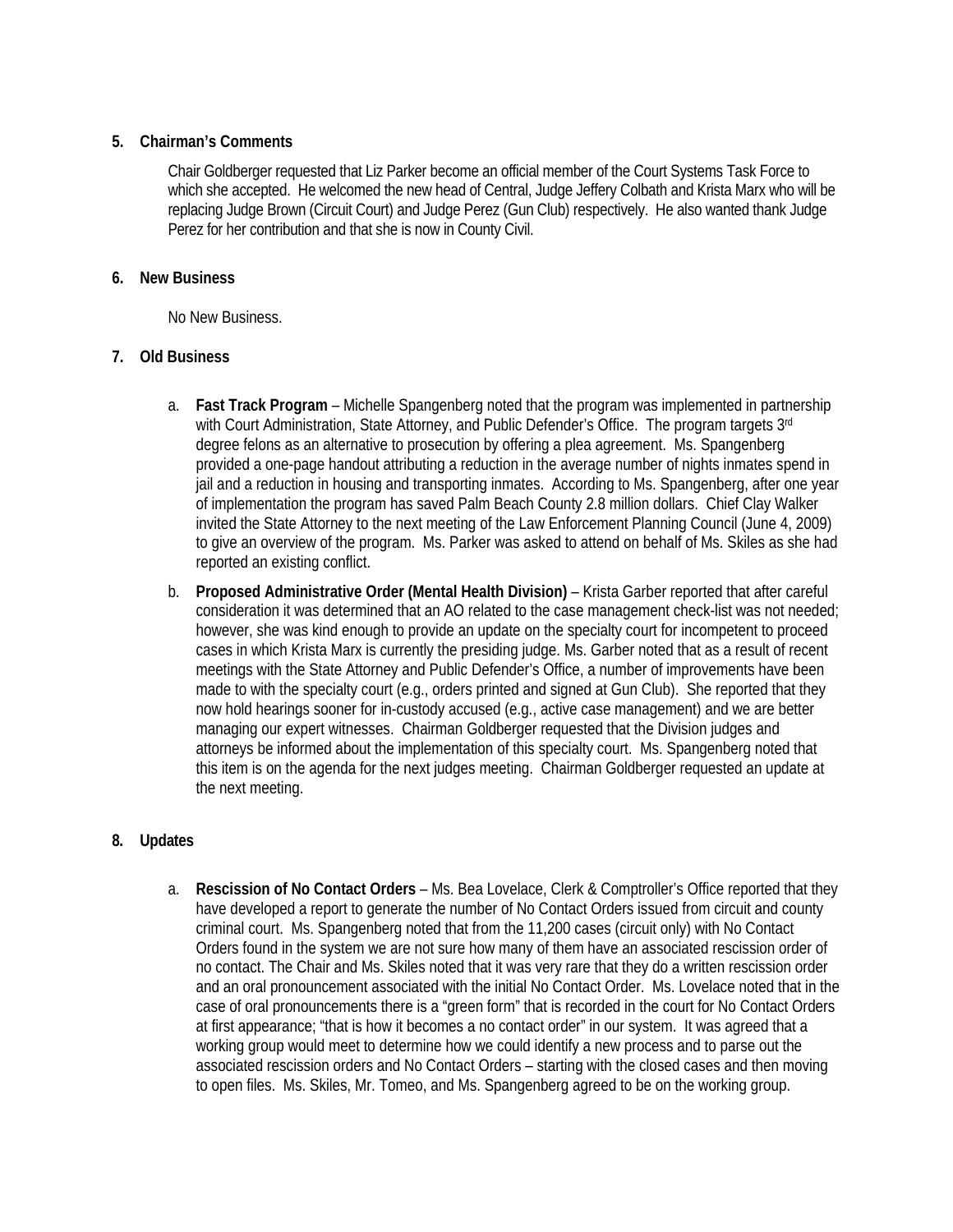- b. **Violation of Probation (VOP) Felony Hearings**  Ms. Spangenberg informed the Task Force that the committee met on April 30, 2009; there was some concern with moving forward with "street violations" and the committee decided that they would not include these types of violations in the pilot project. She noted that since the implementation of the pilot program, from March 16 to April 3, 2009, 43 of the total number of Felony VOP cases (91) were resolved at Gun Club resulting in a savings to the Sheriff's Department of approximately \$5,375. They have also decided not to include Misdemeanor VOPs at this time and they wanted to determine the caseload first. Ms. Parker noted that the caseload volume was too large to handle – fast track and other duties was consuming much of their time at Gun Club.
- c. **Suspended License Assistance Program**  Damir Kukec reported that work on this issue was still ongoing as staff and various members of this committee and Sara Blumberg, Traffic Court Administrator, continue to study the issue. Ms. Rivera from the Public Defender's Office offered to share a draft Administrative Order concerning traffic infractions (e.g., infraction driving under suspension cases without knowing), not related to county criminal, when it is completed next week. It is hoped that this will free up court time associated with attorneys trying to vacate previous convictions. The draft AO will include exceptions related to a Driving Under the Influence (DUI) cases and those cases where there was injury or death. She concluded that the draft will be ready for the next meeting.
- d. **Drug Court**  Ms. Saunders, Justice Services Director, reported that the Drug Court Sub-Committee recently explored a possible federal grant opportunity with various service providers targeting women. Regrettably, the sub-committee was unable to meet some of the technical requirements and the grant application process was abandoned. Ms. Saunders did report that a previous grant application for drug court may be approved in the near future for a co-occurring track for drug court participants with substance abuse and mental health issues – we should know more in the next month or so. She also reported that there was going to be a "citizen's advisory board" meeting for drug court to include past participants and their families along with others. This was described as a possible precursor for a not for profit fund raising arm for drug court. There is also going to be a joint meeting with the Alternatives to Incarceration (Corrections Task Force) and the Operations Committee of the Drug Court Sub-Committee on May 20, 2009. They will discuss the issue of expanding the eligibility criteria for drug court. Ms. Grant from the Public Defender's Office noted that they will be raising the issue of post adjudication drug court and expanding the criteria. Chairman Goldberger asked Ms. Saunders and Ms. Grant to report on the outcome of this meeting at the next meeting of the Task Force.
- e. **BANNER**  Mr. Tomeo, Clerk and Comptroller's Office, noted that they signed a contract with a case management vendor, Aptitude Solutions, and their product is called "Encore." He reported that they were fast tracking the system and that they plan to have the criminal side online by the Fall of 2010. The company is onsite, and they are focusing on data conversion and the completion of a "fit-gap" analysis (needs assessment) starting June 1, 2009; and it may take up to 90 days.
- f. **Juvenile Drug Court**  no update this month.
- g. **Community Justice Service Center**  Becky Walker, CJC, reported that future funding for the Tamarind Avenue Community Justice Service Center was approved by the Criminal Justice Commission for another year by way of an application from the City of West Palm Beach. Staff will be examining how this will impact operations in the coming weeks.

# **9. Member and Guest Comments**

Chairman Goldberger recommended that the Task Force not meet during the summer, July and August, and that he would confirm with Journey about the June meeting.

## **10. Adjournment**